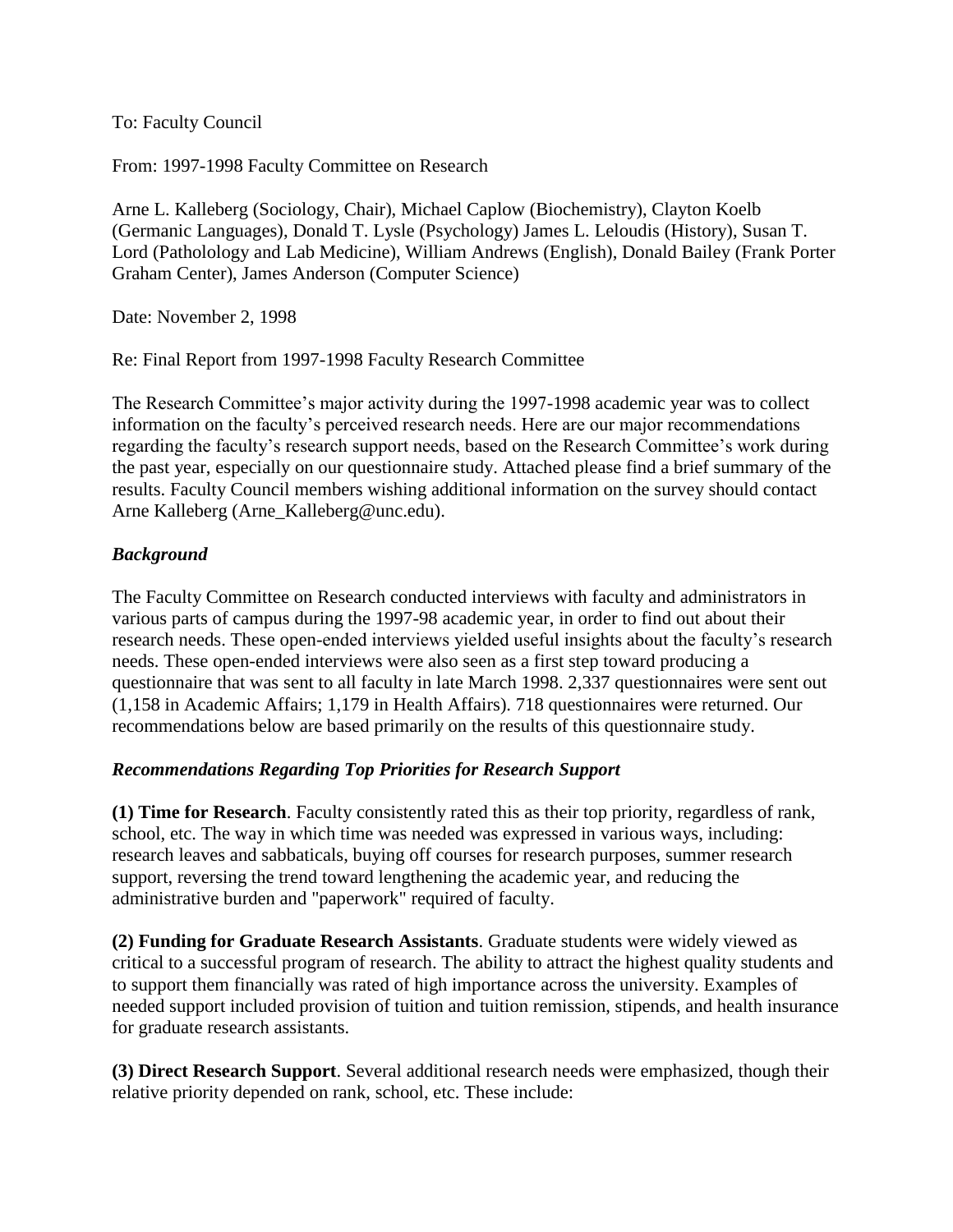A. seed money

B. bridge funds

C. travel monies

D. funding for research equipment

If \$2,500,000 were made available to support campus research activities, we recommend, based on the questionnaire results, that these monies be allocated in the following way:

\$1,000,000 for faculty research time (leaves, course-buyouts, summer support);

\$1,000,000 for funding of graduate research assistants;

\$500,000 for direct research support to expand significantly the University Research Council grant program. We recommend an increase in flexibility in the use of these funds so that they can be used for a wide range of research support needs, and that the ceiling on URC grants be raised to at least \$5,000.

## *Recommendations Regarding Research Infrastructure*

Several additional needs related to the research infrastructure emerged from the study.

1. The inequitable distribution of overhead monies was a major source of discontent. It would be useful for the University to conduct a study of how overhead is distributed in various units and to educate faculty as to what overhead is and how it is distributed.

2. Faculty also expressed high levels of discontent about the following University services or practices:

A. Lack of administrative support for submitting grant applications.

B. Overly bureaucratic purchasing rules.

C. Inflexible personnel policies.

D. Inadequate funding for department/unit administrative support staff.

The Research Committee appreciates the opportunity to gather this information from the faculty. Clearly, faculty at UNC-CH value research and external funding, and the university overall has been highly successful in this enterprise. A number of comments made by respondents, however, indicated deep frustration with various aspects of research support, as well as a skepticism as to whether the results of this survey would really lead to anything. We believe that the priorities we have identified reflect real needs of a broad array of faculty. If monies could be allocated to support research in the ways we have recommended, we believe that this would be viewed by